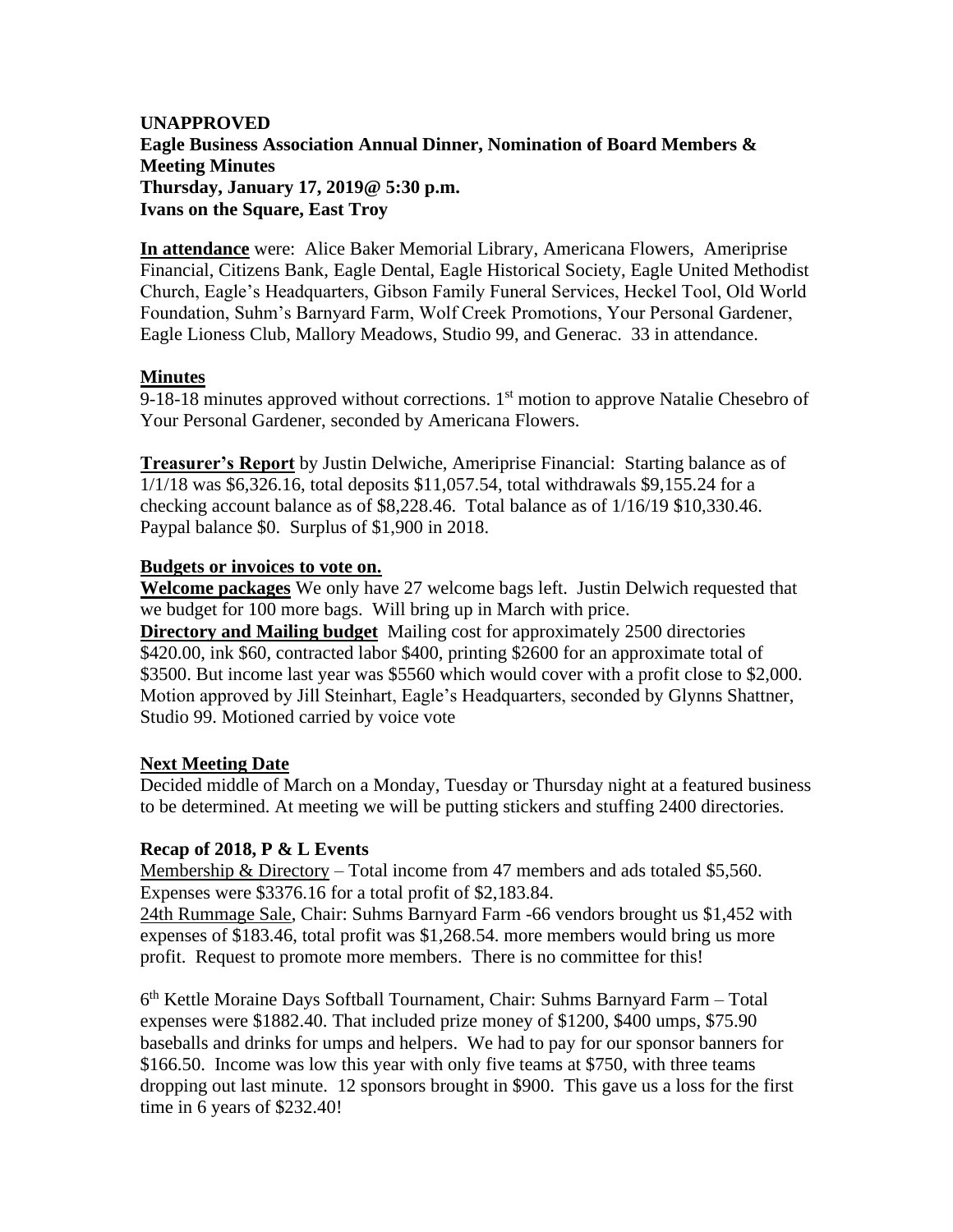**10th Pumpkin Party and Food Drive, Janis Suhm, Suhms Barnyard Farm –** This typically is not meant to be a fundraiser, but we profited \$326.93. We had 22 sponsors and all activities were ran and paid for by 15 EBA members. Lake Enterprise, Eagle, a non-member, offered services and employees to have slide for the great pumpkin drop, Eagle Elementary printed and folded 800 brochures sent to local schools, Wenzel Designs donated letter for sponsors sign, treat bags donated by Wolf Creek promotions, Citizens Bank filled all the treat bags from EBA. This is truly a team effort!

**Drop Everything and Read – Palmyra/Eagle Schools & Maria Hinners, Alice Baker Memorial Library–**Several members of the Eagle Business Association visits eagle elementary classrooms and reads to the students. The connection between community and school is always nice to see.

**Winter Hayride and Food Drive – Dawn Books, Response Realtor** This is in conjunction with the Santa visit at the fire Dept. The village police donate a stocking to all the children, free popcorn, hot chocolate, apple cider also available. EBA offers a hayride thru the village. Non-perishable items are requested and donated to the Eagle Food Pantry. Always trying to work together as a community.

### **Recap of 2018 Committees**

**Beautification Committee** Thank you to Dawn Books, Response Realtors for buying, planting, weeding and watering plants this summer.

All the flags on Main Street and Village have been bought in the past by members and sponsors and EBA. EBA now pays and maintains all the flages and poles. This year Family Tree Service, Eagle, a non-member, took down the flags for free. If you see them, please thank them. It would typically cost EBA \$540 (which includes replacement of bad flags and broken poles). Our village gazebo was beautifully decorated by Citizens Bank for Fall and by Dawn Books, Response Realtor and Citizen Bank for Christmas The five "Welcome to Eagle" signs were put up this year! It was a group effort with an East Troy Boy Scout, Jake Moskiewicz, Bill Suhm and I. Jame requested and received \$500 each from the Village and Town of Eagle. While EBA footed the remaining cost of \$2,550 for materials and design. Generac made and donated the Smiley Faces which put a nice touch to the signs.

#### **Old Business**

#### **Kettle Moraine Days**

**Softball game:** Bill and I are bowing out as Chairpersons this year. If anyone is interested in running the position is open. Or . . Maybe we should consider doing a different fundraiser during the KMD Festival! Any suggestions! This will be on the March agenda so bring your ideas

**Beautification Project: Electrify Gazebo –** Status One bid for \$2,000. No other takers after repeated calls. If anybody knows an electrician that can do the job, please let Jan or Bill Suhm know.

**Directory Map** –Generac is working with their on-site student program (GPS education partners) to get a map done to put in the directory in March. We will